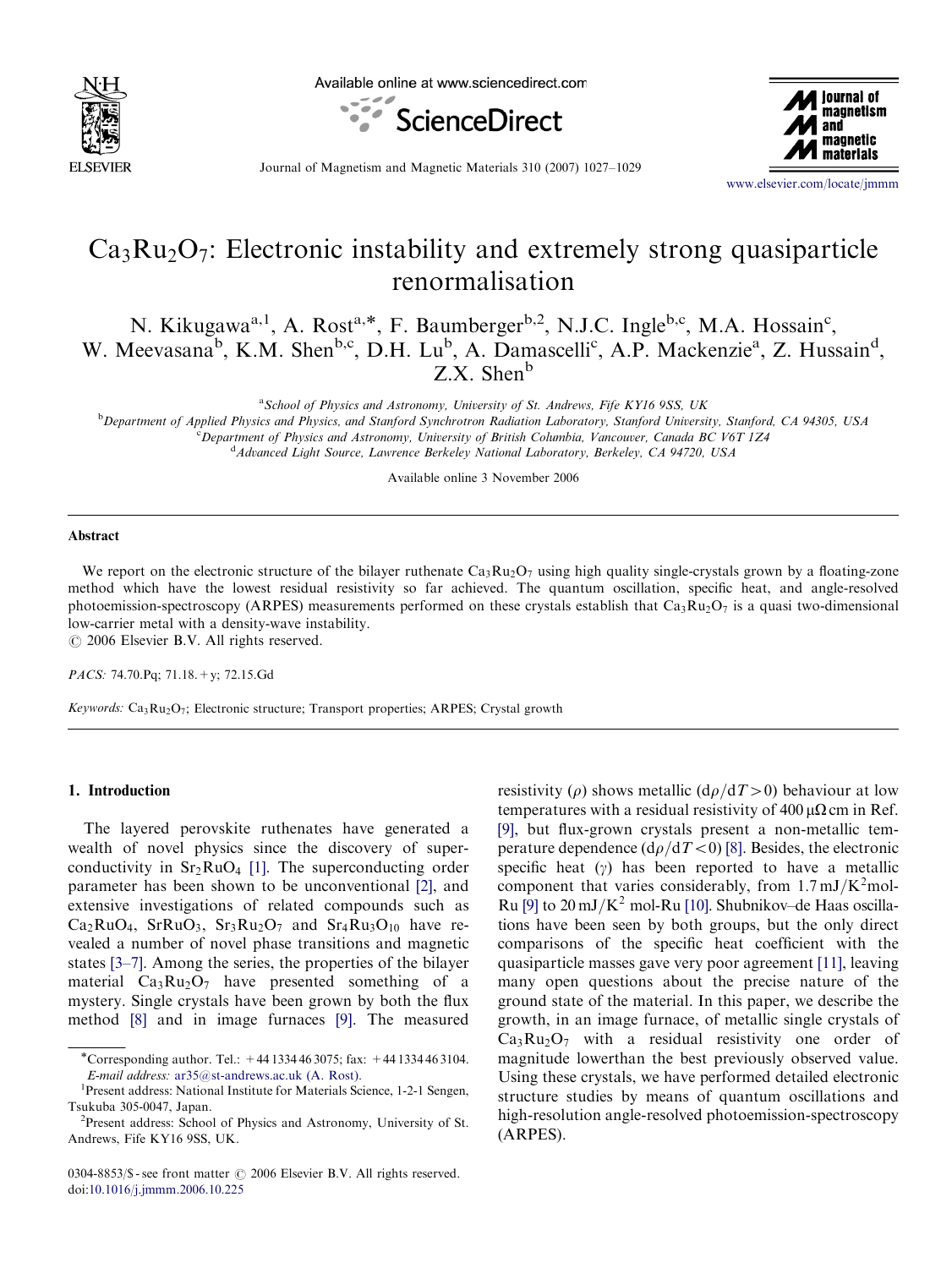## <span id="page-1-0"></span>2. Experiment

The  $Ca_3Ru_2O_7$  crystals were grown by a floating-zone method with  $RuO<sub>2</sub>$ -rich feed rods. The optimised feed rods for our image furnace were prepared with a composition of  $Ca_2Ru_nO_v$  (*n* = 2) reflecting a heavy evaporation of  $RuO_2$ during the crystal growth. The growth was done at the speed of 7 mm/h and under a pressure of 1 MPa with a flowing gas mixture  $(Ar: O_2 = 9:1)$ . Crystals with the typical size of  $3 \text{ mm} \times 4 \text{ mm} \times 1 \text{ mm}$  (caxis) were obtained. The crystals were characterised by X-ray and SEM (scanning electron microscope), and the lattice parameter was deduced as  $a = 0.5368$  nm,  $b = 0.5522$  nm, and  $c =$ 1:9565 nm at room temperature, in qualitative agreement with previous reports [9,11,12]. The quantum oscillation (Shubnikov–de Haas effect), magnetoresistance, Hall resistivity, specific heat and angle-resolved photoemission spectroscopy measurements were performed using these asgrown crystals.

### 3. Transport properties and electronic structure

The in-plane resistivity  $\rho_{ab}$  of two of the resulting crystals is plotted in Fig. 1 as a function of temperature down to 4 K. The most prominent features are associated with the previously-established Néel and first order structural phase transitions denoted as  $T_N$  and  $T_S$ [8,9,12,13]. At temperatures above these transitions,  $\rho_{ab}$  is almost linear in T.

Approximately below 30 K,  $\rho_{ab}$  drops dramatically, giving evidence for a strongly metallic temperature dependence. Using these metallic samples, measurements of the low temperature Hall effect, Shubnikhov–de Haas effect and magnetoresistance [\[14\]](#page-2-0) show that in this regime the carrier concentration is extremely small  $({\sim}1.4 \times 10^{-3}$ free carriers per Ru), assuming a quasi two-dimensional



Fig. 1. In-plane resistivities of two representative  $Ca_3Ru_2O_7$  crystals grown by floating-zone method, shown as a function of temperature. Indicated are the observed Néel  $(T_N)$  and structural transition temperatures  $(T<sub>S</sub>)$ .

electronic structure, and hence that the best residual resistivity  $\rho_{ab0} = 40 \mu \Omega$  cm corresponds to a fairly long mean free path of  $500 \text{\AA}$ .

By combining the two techniques of quantum oscillations and ARPES we are able to investigate the subtle electronic structure of this material in great detail [\[15\].](#page-2-0) We show that  $Ca<sub>3</sub>Ru<sub>2</sub>O<sub>7</sub>$  is a metal at low temperatures, with a Fermi surface consisting of two pockets which are quasi two-dimensional in character and have tiny volumes of approximately 0.3% of that of the first Brillouin zone. The ARPES study indicates that these pockets are due to a gap in the electronic band structure which opens gradually and coincides with the structural phase transition. Due to this electronic instability most of the Fermi surface is gapped away from the Fermi energy, leaving tiny pockets of carriers near the M and  $M'$  points of the reduced Brillouin zone.

Intriguingly, the residual itinerant electron fluid is highly unusual. In fact,  $Ca_3Ru_2O_7$  contains the lowest quasi particle residue Z of Landau quasiparticles ever observed by ARPES [\[15\]](#page-2-0). Taking into account that the  $Ca<sub>3</sub>Ru<sub>2</sub>O<sub>7</sub>$ crystal structure has an orthorhombic symmetry, we developed a simple tight binding model for the band structure at the Fermi surface. Numerical calculations based on this model are able to capture the essential features of the topography of the electronic structure [\[14\]](#page-2-0), but leave the origin of the renormalisation as an open question. A number of mysteries remain, for example the fact that the gap opens gradually while the structural transition is first-order.

This and other work [\[16\]](#page-2-0) suggests that  $Ca<sub>3</sub>Ru<sub>2</sub>O<sub>7</sub>$  will be another ''benchmark'' material for the investigation of the complex interplay between lattice, orbital, spin and charge degrees of freedom that is a ubiquitous feature of transition metal oxide physics.

## References

- [1] Y. Maeno, H. Hashimoto, K. Yoshida, S. Nishizaki, T. Fujita, G. Bednorz, F. Lichtenberg, Nature 372 (1994) 532.
- [2] A.P. Mackenzie, Y. Maeno, Rev. Mod. Phys. 75 (2003) 657.
- [3] F. Nakamura, T. Goko, M. Ito, T. Fujita, S. Nakatsuji, H. Fukazawa, Y. Maeno, P. Alireza, D. Forsythe, S.R. Julian, Phys. Rev. B 65 (2002) 220402.
- [4] P.B. Allen, H. Berger, O. Chauvet, L. Forro, T. Jarlborg, A. Junod, B. Revaz, G. Santi, Phys. Rev. B 53 (1996) 4393.
- [5] G. Cao, S. McCall, M. Shepard, J.E. Crow, R.P. Guertin, Phys. Rev. B 56 (1997) 321.
- [6] S.A. Grigera, P. Gegenwart, R.A. Borzi, F. Weickert, A.J. Schofield, R.S. Perry, T. Tayama, T. Sakakibara, Y. Maeno, A.G. Green, A.P. Mackenzie, Science 306 (2004) 1154.
- [7] Z.Q. Mao, M. Zhou, J. Hooper, V. Golub, C.J. O'Connor, Phys. Rev. Lett. 96 (2006) 077205.
- [8] G. Cao, S. McCall, J.E. Crow, R.P. Guertin, Phys. Rev. Lett. 78 (1997) 1751.
- [9] Y. Yoshida, I. Nagai, S.I. Ikeda, N. Shirakawa, M. Kosaka, N. Moˆri, Phys. Rev. B 69 (2004) 220411.
- [10] S. McCall, G. Cao, J.E. Crow, Phys. Rev. B 67 (2003) 094427.
- [11] G. Cao, L. Balicas, Y. Xin, J.E. Crow, C.S. Nelson, Phys. Rev. B 67 (2003) 184405.